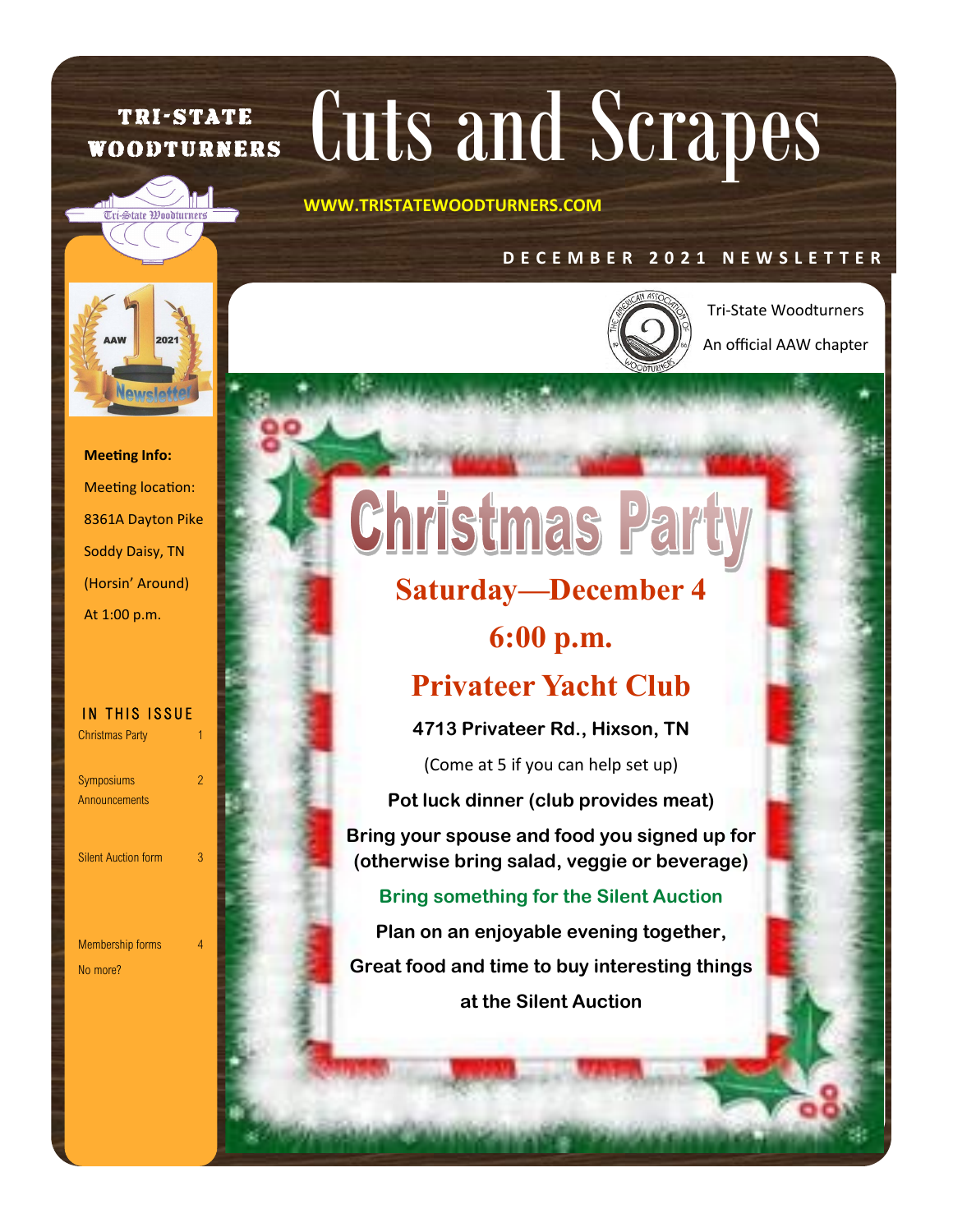

**TSW Meeting will be the 2nd Sat. Jan. 8, 2022**

> **Be sure to note this change of dates.**

> > $\longrightarrow$  60000  $\longrightarrow$

**Jan. Challenge** 

**is multi-media**

(more than 1 material i.e. species of wood, wood & acrylic or metal etc.)



 $\rightarrow$  00000 0 $\leftarrow$ 

Doug still has wood available, if interested call him at 423-240-4386

## **Silent Auction**

 $\Longrightarrow$  00000  $\circ$ 

At the Christmas Party there will be a silent auction—all proceeds go to Tri-state Woodturners

So please donate items and plan to buy items there. It's a great way to do some Christmas shopping .

Cuts and Scrapes If bringing things, you can fill out a form there or do it ahead of time as the form is page 3 in this newsletter.

# Dec 2021 Page 2 Symposiu

# **Tennessee Association of Woodturners**

**Fri. Jan. 28 and Sat. Jan. 29, 2022**

**Nashville, TN**

**Cost if reg. by Dec. 31 is \$180.**

**Held at the Marriott Cool Springs Hotel**

**Franklin, TN**

To register or for more info go to

tnwoodturners.org/symposium

2 Great Symposiums at the same time & either is a good choice



# **Woodturners Worldwide**

# **Online Symposium**

# **January 27-30, 2022**

We had so much fun the first time, we're doing it again! Tickets go on sale **Nov. 30**. It will be the absolute lowest price you can get at **\$69.**

### **Fully Online - Access for 30 Days After**

That includes 40 demonstrations from turners in 9 countries. That's around 80 hours of content, but don't worry, we're giving you 30 days to watch everything. Join the live event to participate in activities only available during the symposium.

We're also pulling together sponsors now who will give special discounts to attendees...stay tuned! Visit [WoodturnersWorldwide.com](https://woodturnersworldwide.com/index.php?option=com_acym&ctrl=fronturl&task=click&urlid=7&userid=1301&mailid=34) to register. This really is the best price, so let your friends know to sign up early!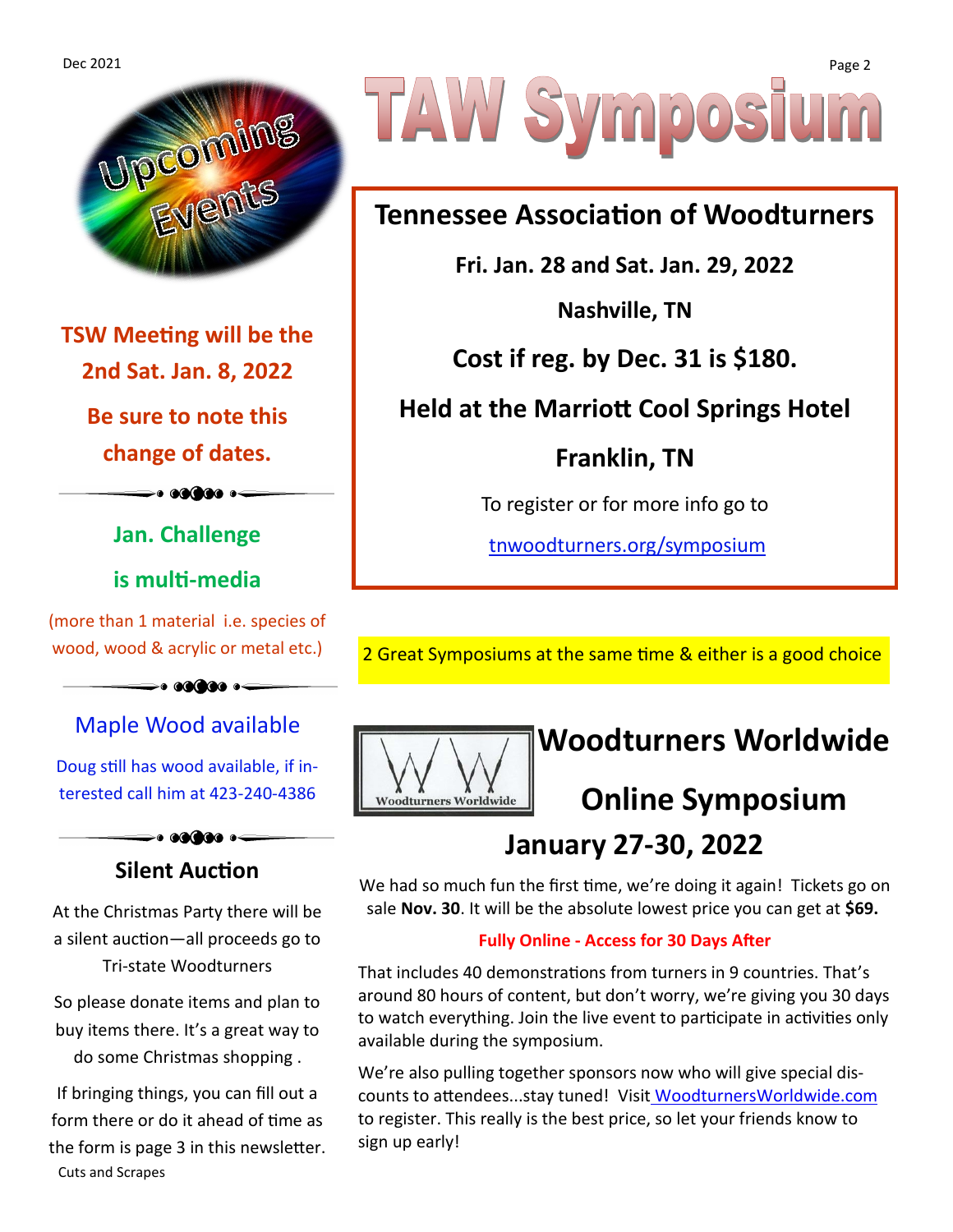#### Dec. 2021

Instructions: Print this form then fill it in. Place it on the table for the Silent Auction at the Christmas Party. List a Starting Bid amount and then what the Bid Increments should be. Usually the increments are even amounts such as \$1 or if it is a more expensive item it could be \$5 increments. Try to keep figures easy to calculate like even dollar amounts.

| <b>Silent Auction</b>                      |                   |               |                   |
|--------------------------------------------|-------------------|---------------|-------------------|
|                                            |                   |               |                   |
|                                            |                   |               |                   |
| Starting Price: \$________________________ |                   |               |                   |
| <b>Bidder</b>                              | <b>Bid Amount</b> | <b>Bidder</b> | <b>Bid Amount</b> |
|                                            |                   |               |                   |
|                                            |                   |               |                   |
|                                            |                   |               |                   |
|                                            |                   |               |                   |
|                                            |                   |               |                   |
|                                            |                   |               |                   |
|                                            |                   |               |                   |
|                                            |                   |               |                   |
|                                            |                   |               |                   |
|                                            |                   |               |                   |
|                                            |                   |               |                   |